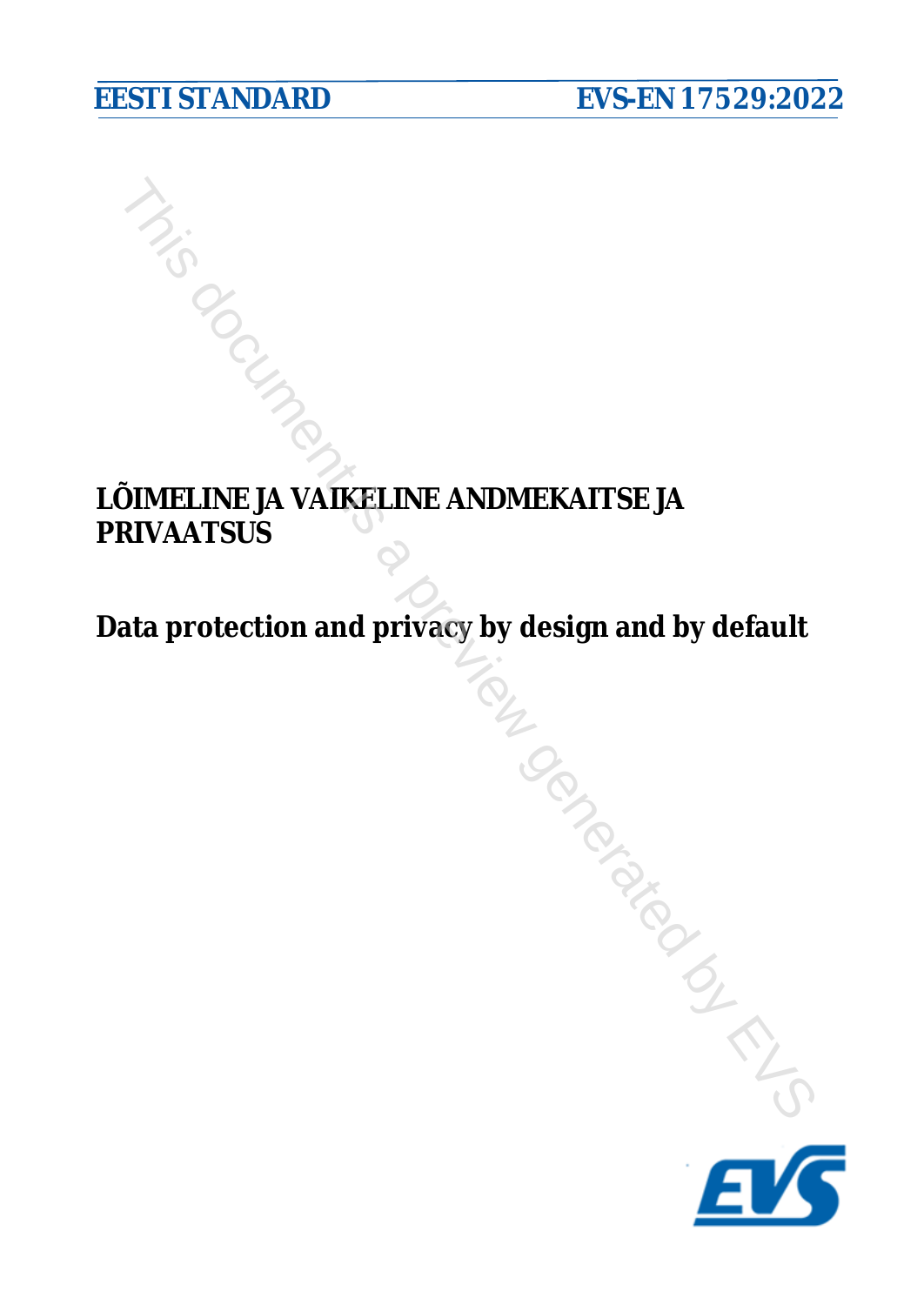### **EESTI STANDARDI EESSÕNA NATIONAL FOREWORD**

| See Eesti standard EVS-EN 17529:2022 sisaldab This Estonian<br>teksti.                                                                                                                                             | standard EVS-EN<br>17529:2022<br>Euroopa standardi EN 17529:2022 ingliskeelset consists of the English text of the European<br>standard EN 17529:2022.                                                                                       |
|--------------------------------------------------------------------------------------------------------------------------------------------------------------------------------------------------------------------|----------------------------------------------------------------------------------------------------------------------------------------------------------------------------------------------------------------------------------------------|
| sellekohase<br>Standard<br>on jõustunud<br>teate  <br>avaldamisega EVS Teatajas<br>Euroopa standardimisorganisatsioonid on teinud<br>standardi rahvuslikele<br>Euroopa<br>liikmetele<br>kättesaadavaks 18.05.2022. | This standard has been endorsed with a<br>notification published in the official bulletin of the<br>Estonian<br>Centre<br>for<br>Standardisation<br>and<br>Accreditation.<br>Date of Availability of the European standard is<br>18.05.2022. |
| Standard on kättesaadav Eesti Standardimis-ja<br>Akrediteerimiskeskusest.                                                                                                                                          | The standard is available from the Estonian Centre<br>for Standardisation and Accreditation.                                                                                                                                                 |
|                                                                                                                                                                                                                    | <b>PLICATION</b>                                                                                                                                                                                                                             |

Tagasisidet standardi sisu kohta on võimalik edastada, kasutades EVS-i veebilehel asuvat tagasiside vormi või saates e-kirja meiliaadressile standardiosakond@evs.ee.

### ICS 35.030

**Standardite reprodutseerimise ja levitamise õigus kuulub Eesti Standardimis- ja Akrediteerimiskeskusele**

Andmete paljundamine, taastekitamine, kopeerimine, salvestamine elektroonsesse süsteemi või edastamine ükskõik millises vormis või millisel teel ilma Eesti Standardimis-ja Akrediteerimiskeskuse kirjaliku loata on keelatud.

Kui Teil on küsimusi standardite autorikaitse kohta, võtke palun ühendust Eesti Standardimis-ja Akrediteerimiskeskusega: Koduleht www.evs.ee; telefon 605 5050; e-post info@evs.ee

**The right to reproduce and distribute standards belongs to the Estonian Centre for Standardisation and Accreditation** No part of this publication may be reproduced or utilized in any form or by any means, electronic or mechanical, including photocopying, without a written permission from the Estonian Centre for Standardisation and Accreditation.

If you have any questions about copyright, please contact Estonian Centre for Standardisation and Accreditation:

Homepage [www.evs.ee](http://www.evs.ee/); phone +372 605 5050; e-mail info@evs.ee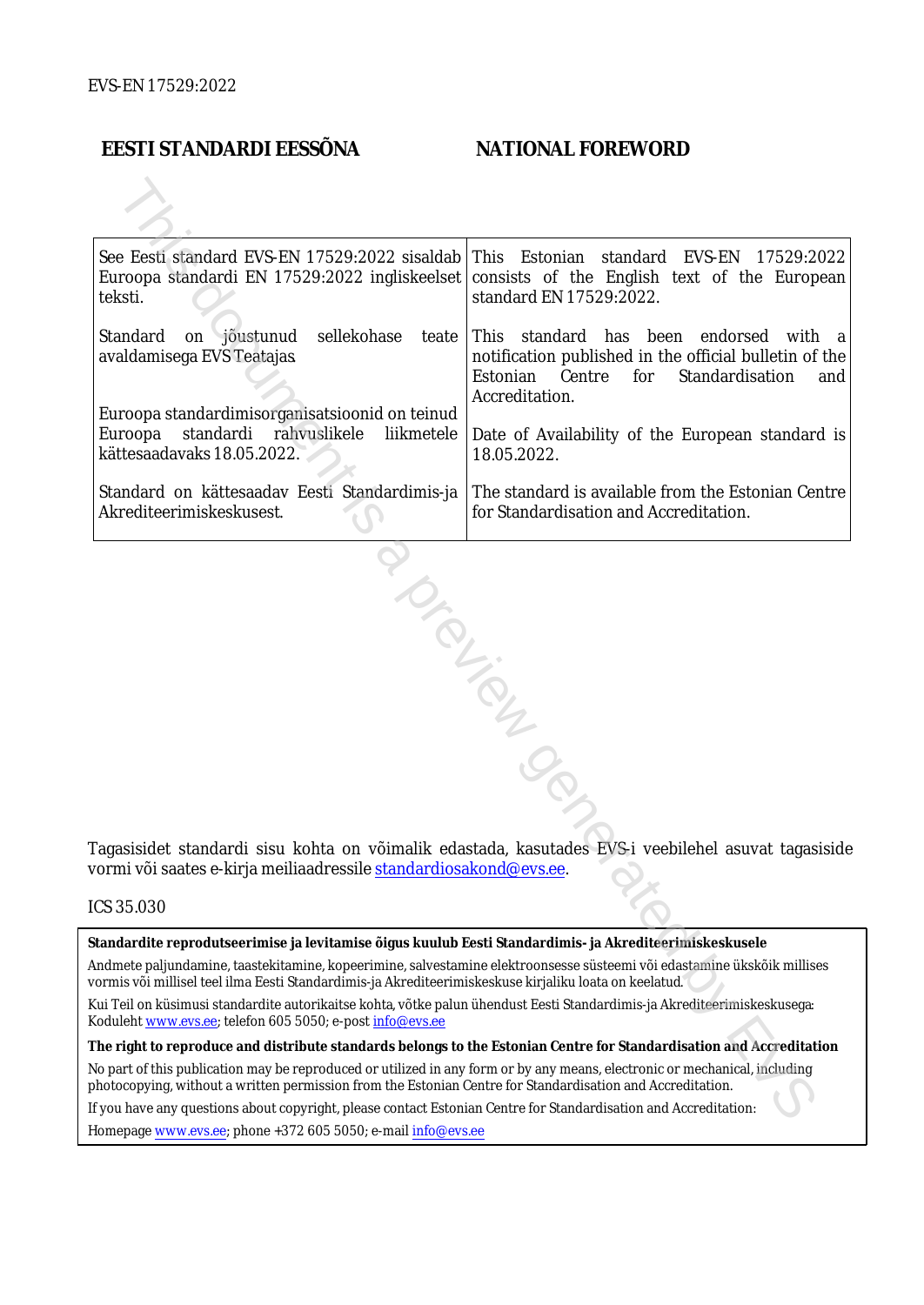# EUROPEAN STANDARD

# **EN 17529**

# NORME EUROPÉENNE

# EUROPÄISCHE NORM

May 2022

ICS 35.030

English version

# Data protection and privacy by design and by default

Protection des données et de la vie privée dès la conception et par défaut

Datenschutz by Design und als Grundeinstellung

This European Standard was approved by CEN on 5 December 2021.

CEN and CENELEC members are bound to comply with the CEN/CENELEC Internal Regulations which stipulate the conditions for giving this European Standard the status of a national standard without any alteration. Up-to-date lists and bibliographical references concerning such national standards may be obtained on application to the CEN-CENELEC Management Centre or to any CEN and CENELEC member.

This European Standard exists in three official versions (English, French, German). A version in any other language made by translation under the responsibility of a CEN and CENELEC member into its own language and notified to the CEN-CENELEC Management Centre has the same status as the official versions.

CEN and CENELEC members are the national standards bodies and national electrotechnical committees of Austria, Belgium, Bulgaria, Croatia, Cyprus, Czech Republic, Denmark, Estonia, Finland, France, Germany, Greece, Hungary, Iceland, Ireland, Italy, Latvia, Lithuania, Luxembourg, Malta, Netherlands, Norway, Poland, Portugal, Republic of North Macedonia, Romania, Serbia, Slovakia, Slovenia, Spain, Sweden, Switzerland, Turkey and United Kingdom. This document is a protection and privacy by design and by default<br>
Truetation des documents en de la représe de la<br>
Protection des documents en présente avec de la<br>
Decenduate ly Design ont des la reconsiderate de la<br>
Thi



**CEN-CENELEC Management Centre: Rue de la Science 23, B-1040 Brussels** 

© 2022 CEN/CENELEC All rights of exploitation in any form and by any means reserved worldwide for CEN national Members and for CENELEC Members.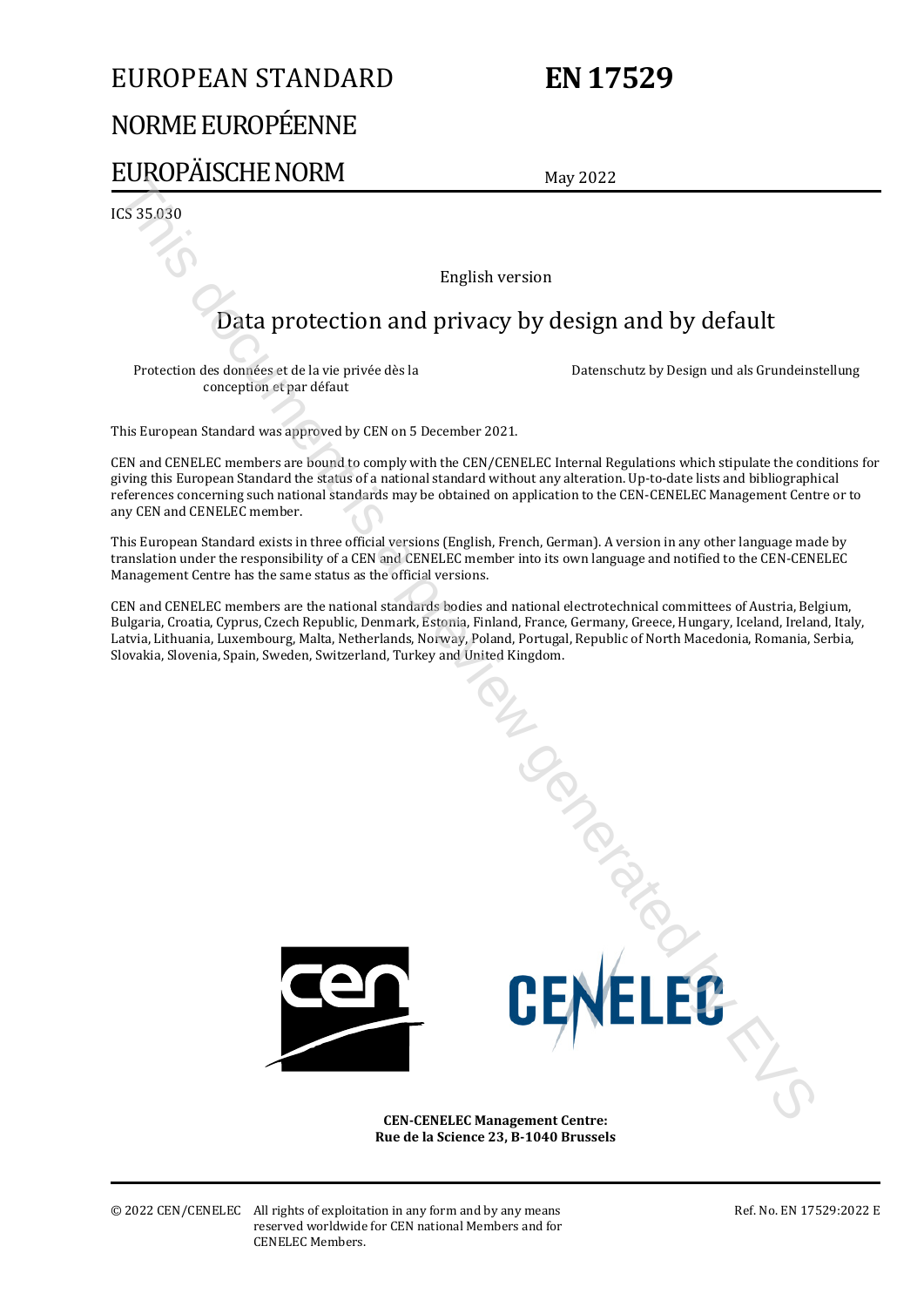# Contents

# Page

| 1                       |                                                                                  |  |
|-------------------------|----------------------------------------------------------------------------------|--|
| $\overline{2}$          |                                                                                  |  |
| 3                       |                                                                                  |  |
| 3.1                     |                                                                                  |  |
| 3.2                     |                                                                                  |  |
| $\overline{\mathbf{4}}$ |                                                                                  |  |
| 4.1                     | Preparing the grounds for data protection and privacy by design and by default 7 |  |
| 4.2                     | Structure for disassembling product and service into applicable categories  8    |  |
| 4.2.1                   |                                                                                  |  |
| 4.2.2                   |                                                                                  |  |
| 4.2.3                   |                                                                                  |  |
| 4.3                     |                                                                                  |  |
|                         |                                                                                  |  |
| 5                       |                                                                                  |  |
| 5.1                     |                                                                                  |  |
| 5.2                     |                                                                                  |  |
| 5.3                     |                                                                                  |  |
| 5.3.1                   |                                                                                  |  |
| 5.3.2                   |                                                                                  |  |
| 5.3.3                   |                                                                                  |  |
| 5.3.4                   |                                                                                  |  |
| 5.4                     |                                                                                  |  |
| 5.5                     |                                                                                  |  |
| 6                       | Data protection capability requirements on the design of products and services15 |  |
| 6.1                     |                                                                                  |  |
| 6.1.1                   |                                                                                  |  |
| 6.1.2                   |                                                                                  |  |
| 6.2                     |                                                                                  |  |
| 6.3                     |                                                                                  |  |
| 6.4                     |                                                                                  |  |
| 6.5                     |                                                                                  |  |
| 6.6                     |                                                                                  |  |
| 6.7                     |                                                                                  |  |
| 6.8                     |                                                                                  |  |
| 6.9                     |                                                                                  |  |
| 6.9.1                   |                                                                                  |  |
| 6.9.2                   |                                                                                  |  |
| 6.10                    |                                                                                  |  |
|                         |                                                                                  |  |
|                         |                                                                                  |  |
|                         |                                                                                  |  |
|                         |                                                                                  |  |
| 6.11                    |                                                                                  |  |
|                         |                                                                                  |  |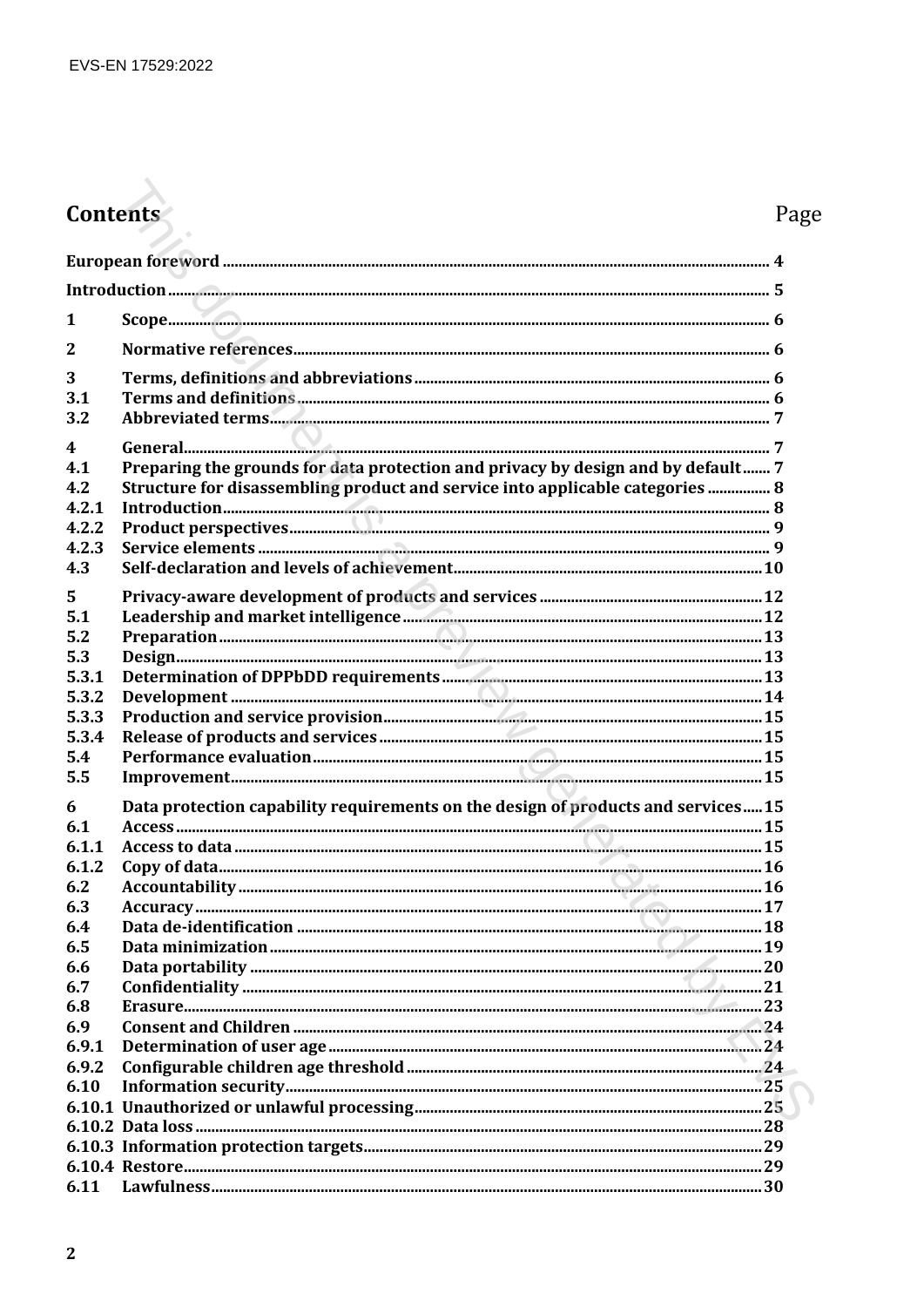| 6.12           |                                                                                                                                                                     |            |  |
|----------------|---------------------------------------------------------------------------------------------------------------------------------------------------------------------|------------|--|
| 6.13<br>6.14   |                                                                                                                                                                     |            |  |
| 6.15           |                                                                                                                                                                     |            |  |
| 6.16           |                                                                                                                                                                     |            |  |
|                |                                                                                                                                                                     |            |  |
|                |                                                                                                                                                                     |            |  |
| 7              |                                                                                                                                                                     |            |  |
| 7.1            |                                                                                                                                                                     |            |  |
| 7.1.1<br>7.1.2 | Preparation based on the product perspective and service element requirements. 38                                                                                   |            |  |
| 7.1.3          |                                                                                                                                                                     |            |  |
| 7.2            |                                                                                                                                                                     |            |  |
|                | Annex A (informative) Applicability mapping between Clause 6 requirements and                                                                                       |            |  |
|                |                                                                                                                                                                     |            |  |
|                | Annex ZA (informative) Relationship between this European Standard and the data<br>protection by design and by default requirements of Regulation EU 2016/679 aimed |            |  |
|                |                                                                                                                                                                     |            |  |
|                | -Tier Cent                                                                                                                                                          | TON BISCON |  |
|                |                                                                                                                                                                     |            |  |
|                |                                                                                                                                                                     |            |  |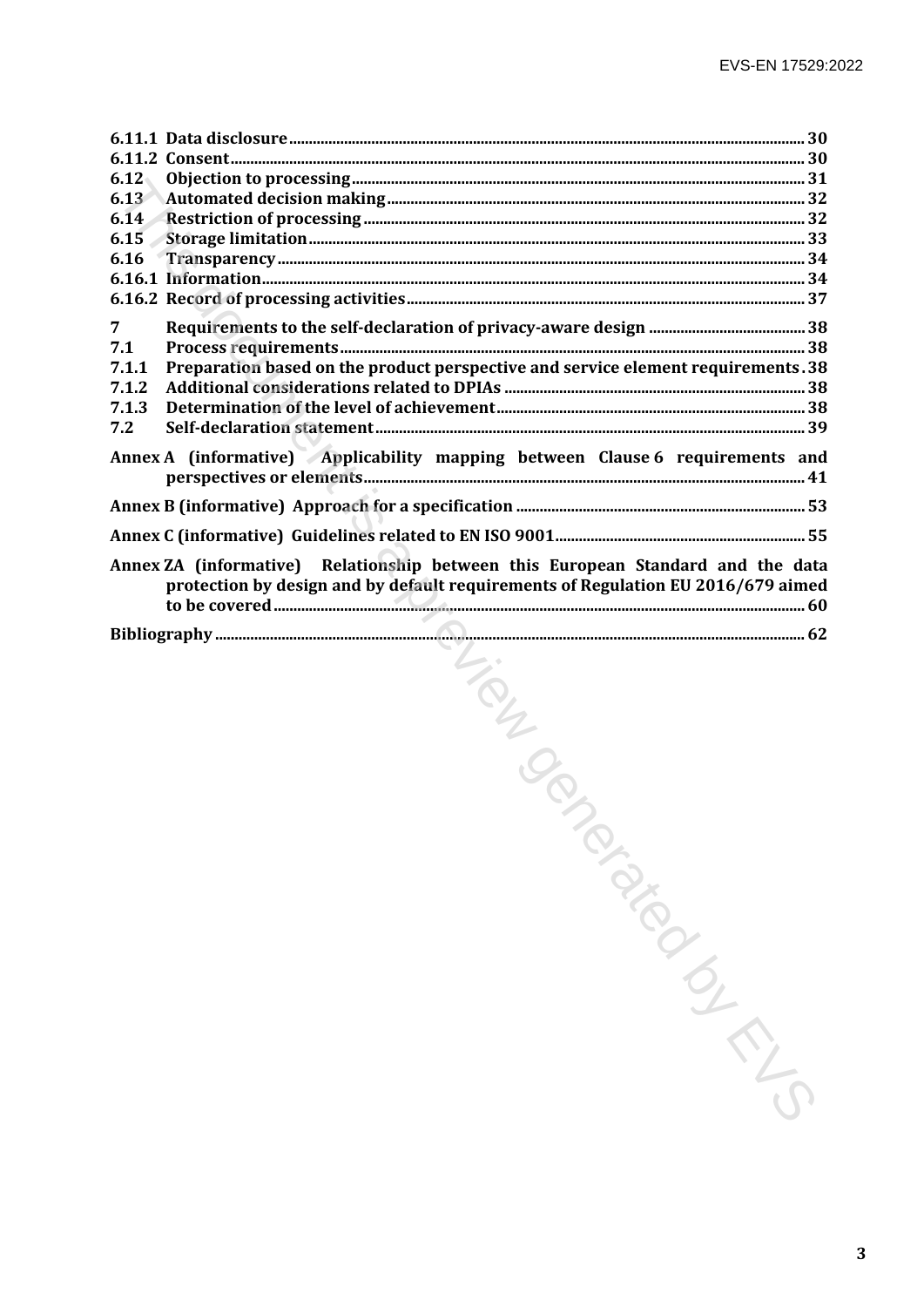### **European foreword**

This document (EN 17529:2022) has been prepared by WG 5 "Data Protection, Privacy and Identity Management" of the CEN/CENELEC JTC 13 "Cybersecurity and Data Protection", the secretariat of which is held by DIN.

This European Standard shall be given the status of a national standard, either by publication of an identical text or by endorsement, at the latest by November 2022, and conflicting national standards shall be withdrawn at the latest by November 2022.

Attention is drawn to the possibility that some of the elements of this document may be the subject of patent rights. CEN shall not be held responsible for identifying any or all such patent rights.

This document has been prepared as part of CEN/CLC JTC 13 work programme, not only as the first deliverable called by mandate M/530 given to CEN and CENELEC by the European Commission, but also to be generic enough to be applicable to a variety of domains other than the security industry, which was in focus of the mandate.

For relationship with EU Regulation(s), see informative Annex ZA, which is an integral part of this document.

Any feedback and questions on this document should be directed to the users' national standards body. A complete listing of these bodies can be found on the CEN website.

According to the CEN-CENELEC Internal Regulations, the national standards organisations of the following countries are bound to implement this European Standard: Austria, Belgium, Bulgaria, Croatia, Cyprus, Czech Republic, Denmark, Estonia, Finland, France, Germany, Greece, Hungary, Iceland, Ireland, Italy, Latvia, Lithuania, Luxembourg, Malta, Netherlands, Norway, Poland, Portugal, Republic of North Macedonia, Romania, Serbia, Slovakia, Slovenia, Spain, Sweden, Switzerland, Turkey and the United Kingdom.

This document is a previous contract of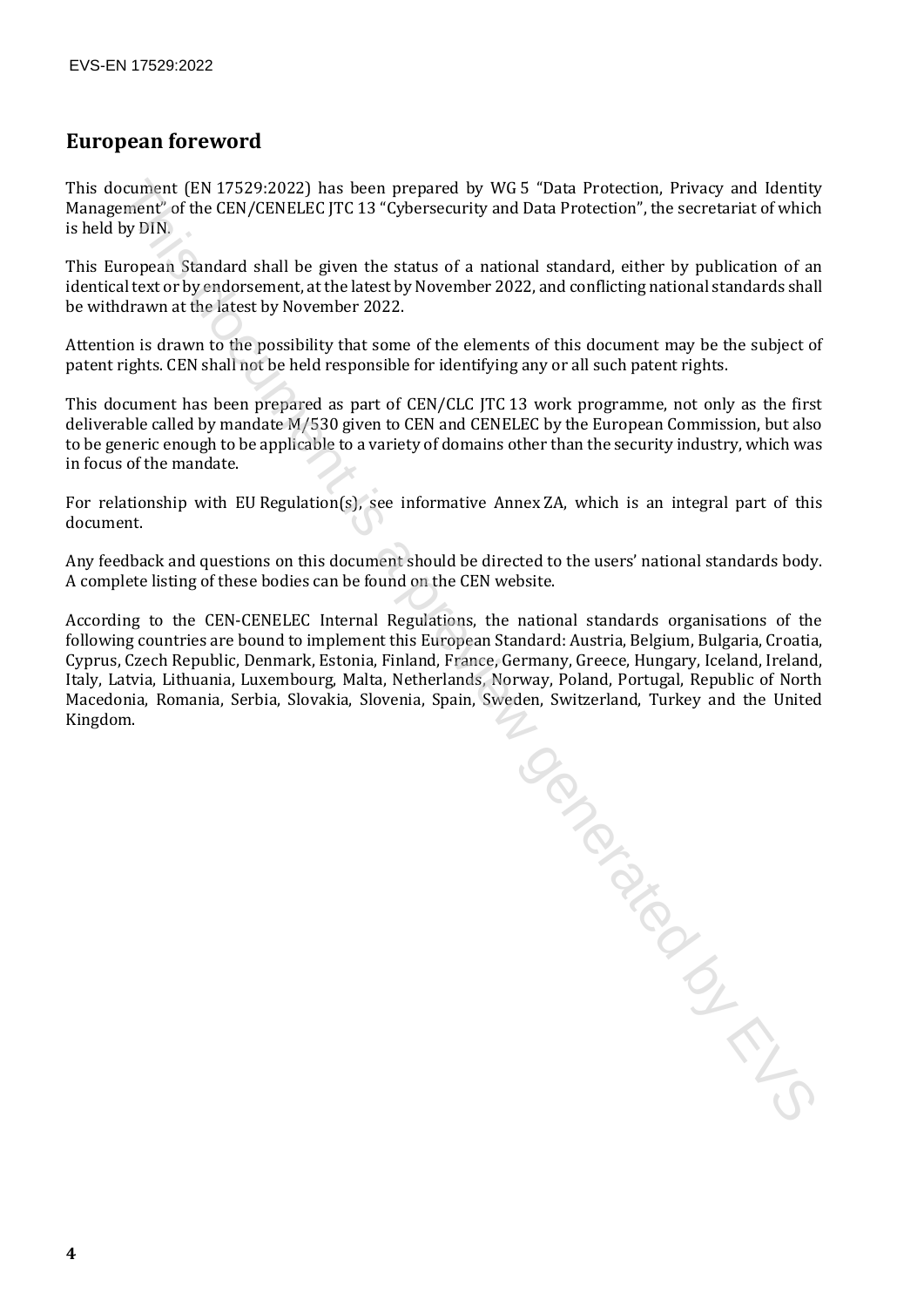## **Introduction**

### **0.1 General**

This document provides the component and subsystems developers with an early formalized process for identification of privacy objectives and requirements, as well as the necessary guidance on associated assessment. It further provides support for understanding the cascaded liability and obligation of manufacturers and service providers (Reference to GDPR and as applicable reference to Article 25, as well as to rules applicable to governmental applications).

The General Data Protection Regulation, in its Art. Twenty-five charges data controllers, and implicitly manufacturers, with implementing Data Protection by design and by default.

The aim of this document is to give requirements to manufacturers and/or service providers to implement Data protection and Privacy by Design and by Default (DPPbDD) early in the development of their products and services, i.e. before (or independently of) any specific application integration, to make sure that they are as privacy ready as possible with regard to the anticipated markets.

The quality management system of EN ISO 9001 provides a process framework through which products and services can incorporate Data protection and privacy by design. Annex C shows how EN ISO 9001 can be interpreted and extended for use in this domain where necessary. Control objectives and requirements have been derived from the General Data Protection Regulation, which the component manufacturer or software sub-systems or sub-service provider may choose to address. These clauses are applicable to the B2B market, since manufacturers composing these sub-components in larger systems will need to understand the limits and capabilities of each component, as part of their system design. Finally, a selfdeclaration mechanism is specified which can be used by component manufacturers and service providers as part of their attestation to system integrators of the capabilities, protections and limitations of that component or service. 1. **General**<br>
This document provides the component and subsystems developers with an early formalized procedured<br>thresholomology objectives and cruiternate, as well as the necessary guidance on assesses<br>
Steesment It furt

For some purposes of processing and for some categories of personal data, a data protection impact assessment (DPIA) according to EN ISO/IEC 29134 needs to be conducted and in addition to the requirements given in this document, the treatment plan resulting from the DPIA needs to be fulfilled as well.

This document is intended to be used by manufacturers, suppliers, hard- and software developers providing products and services to system integrators who themselves intend to offer products and services to be used by data controllers and data processors. It allows system integrators to select and correctly use the offerings of sub-system and component suppliers and manufacturers when developing systems that may have data protection requirements.

### **0.2 Compatibility with management system standards**

This document applies the framework developed by CEN/CENELEC and ISO to improve alignment among its Management System Standards. However, this document itself does not represent a Management System standard.

This document supports an organization to align or integrate its development considerations on data protection with the requirements of Management System standards.